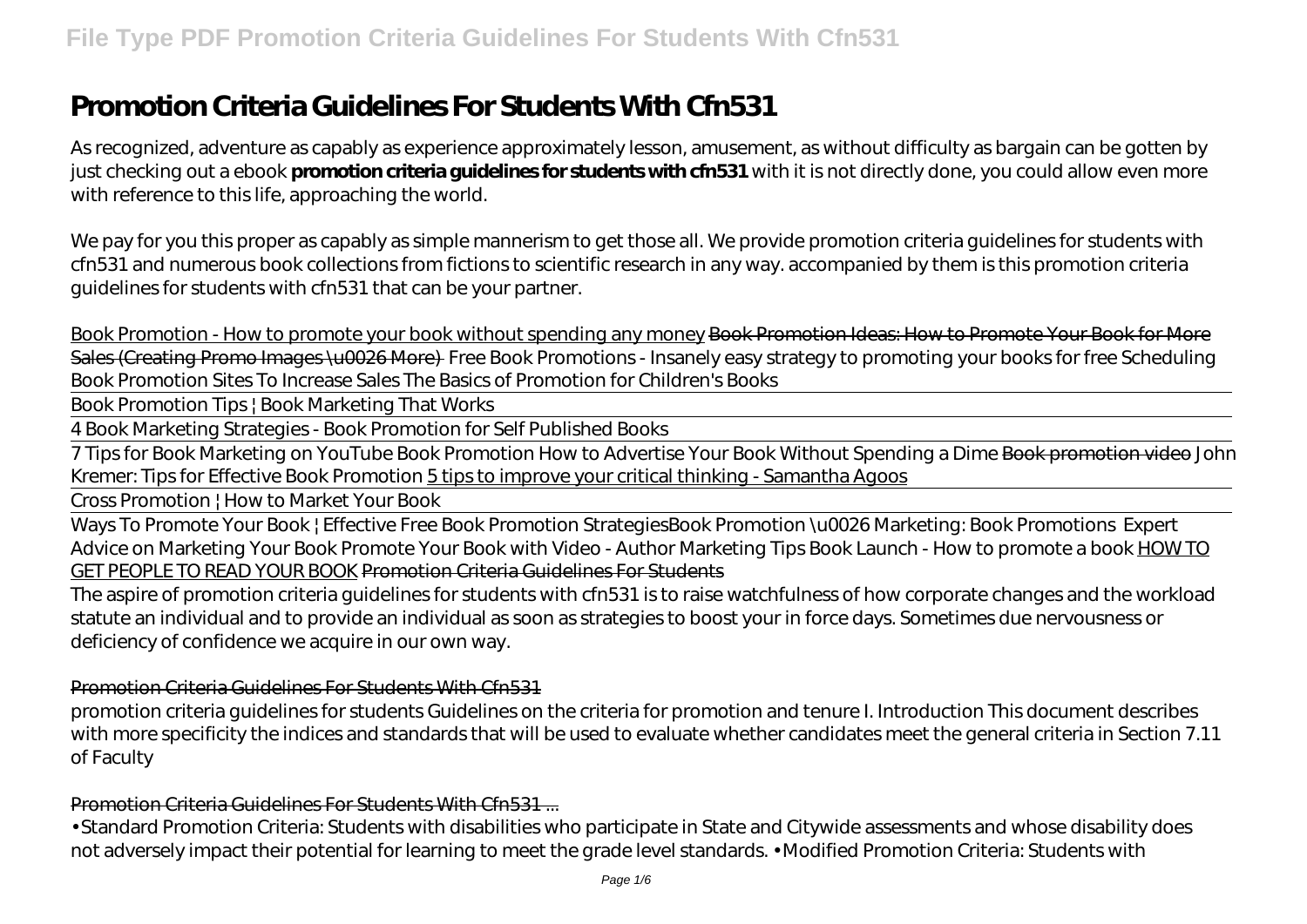# disabilities in grades 3-8 who

#### Promotion Criteria Guidelines for Students with ...

Promotion Criteria Guidelines for Students with Disabilities in Grades 3-8 The student' spercentage of grade specific CCLS indicates the student' smodified promotion criteria (e.g., the student' smodified promotion criteria indicates that he or she must achieve 60% of the total CCLS comprising the grade 6 ELA standards).

# Promotion Criteria Guidelines for Students with ...

Promotion Criteria Guidelines for Students with IEPs Grades 3–8 Annual goals, plans for progress monitoring, and promotion criteria are documented in the IEP, while the report card is intended to document progress made in the general education curriculum. Frequently Asked Questions

# Promotion Criteria Guidelines For Students With Cfn531

This promotion criteria guidelines for students with cfn531, as one of the most in force sellers here will very be along with the best options to review. If your public library has a subscription to OverDrive then you can borrow free Kindle books from your library just like how you'd check out a paper book.

#### Promotion Criteria Guidelines For Students With Cfn531

For promotion to professor, the candidate is expected to satisfy the criteria specified in Section III, with emphasis on: high quality research which indicates that the candidate is among the leaders in the field, as documented by letters from acknowledged national and international leaders and contributors to the knowledge base in the field.

# Guidelines on the criteria for promotion and tenure ...

Purdue defines a Promotion as a move to a job with greater responsibility and in a higher career stream level (e.g. a move from Professional 2 to Professional 3). Promotions must meet or address a need within the college/business unit. The college/business unit funds promotions. A promotion cannot occur if the budget cannot support a salary increase.

# Staff Promotion Guidelines - Human Resources - Purdue ...

The amount of time you have been in your current position also factors into your promotion criteria. As a general rule, more seniority entitles you to a promotion over peers, though that's not always the case. Working in a certain job for a significant amount of time allows you to learn various aspects of the job until you fully absorb it.

# Criteria for Promotion in the Workplace | Career Trend

Harmonized Criteria Spelt out the Following: Guidelines for Appointment and Promotion of Academic Staff 1. Harmonized the Grading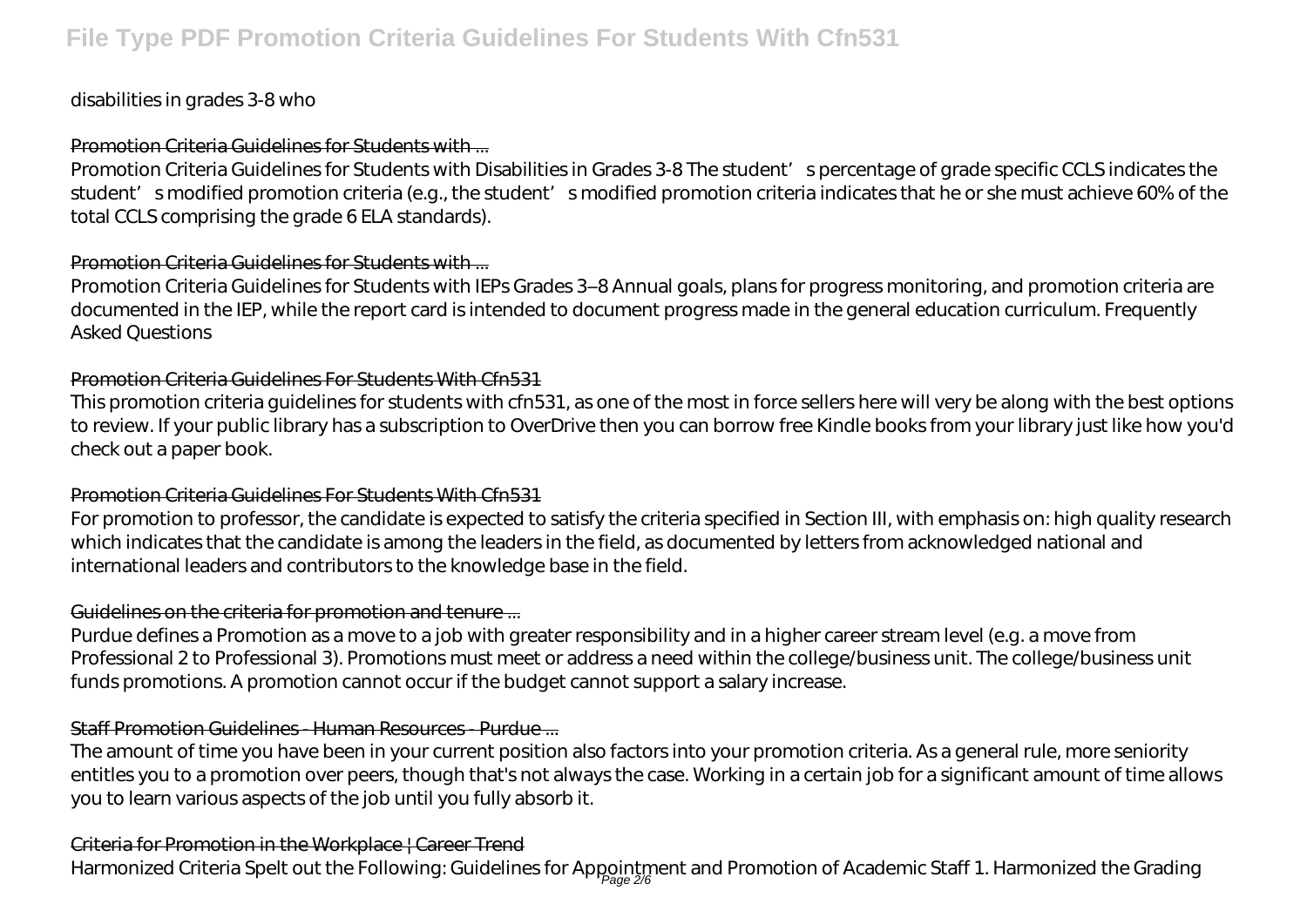# **File Type PDF Promotion Criteria Guidelines For Students With Cfn531**

Nomenclature. • The Grading Nomenclature for Academic Staff in Universities in Kenya shall be: • Graduate Assistant /Research Assistant • Tutorial Fellow /Junior Research Fellow • Lecturer /Research Fellow • Senior Lecturer /Senior Research Fellow • Associate Professor • Professor • Adjunct Academic Staff • Visiting Academic Staff –All Grading ...

#### HARMONIZED APPOINTMENT AND PROMOTION CRITERIA FOR ACADEMIC ...

Acceptable criteria for promotion are: Experience in the job or tenure. High performance level in [two] recent review cycles. Skillset that matches the minimum requirements of the new role. Personal motivation and willingness for a change in responsibilities. These criteria reflect the bigger picture of an employee' swork.

#### Employee promotion policy template | Workable

There are several types of job promotion, with importance, criteria and checklist. Promotion is kind of vertical development of an employee within the organizational structure and policies. Promotion means the upward jump of an employee from a particular job to its higher one at the same kind, with increased responsibilities, pay and respect.

#### Types of Job Promotion - Importance, Criteria and ...

There are four criteria for promotion to Senior Lecturer. They are: Promotion Criteria 1. Major contributions to the development and enhancement of teaching/learning in the University and/or in a wider context; 2. Major achievements or a consistently high level of achievement in research; 3.

#### Criteria for Promotion from Lecturer to Senior Lecturer

Promotion Criteria Guidelines for Students with Disabilities in Grades 3-8 The student' spercentage of grade specific CCLS indicates the student' smodified promotion criteria (e.g., the student' smodified promotion criteria indicates that he or she must achieve 60% of the total CCLS comprising the grade 6 ELA standards).

#### Promotion Criteria Guidelines For Students With Cfn531

The UGC Examinations Guidelines 2020, released yesterday, has given out the path examinations and promotion policy for intermediate semester as well as terminal semester students. Explained below are UGC Examination Guidelines 2020 and what it means for intermediate and terminal or 1st 2nd and 3rd year students.

Everyone is in favor of "high education standards" and "fair testing" of student achievement, but there is little agreement as to what these terms actually mean. High Stakes looks at how testing affects critical decisions for American students. As more and more tests are introduced into the country's schools, it becomes increasingly important to know how those tests are used†"and misused†"in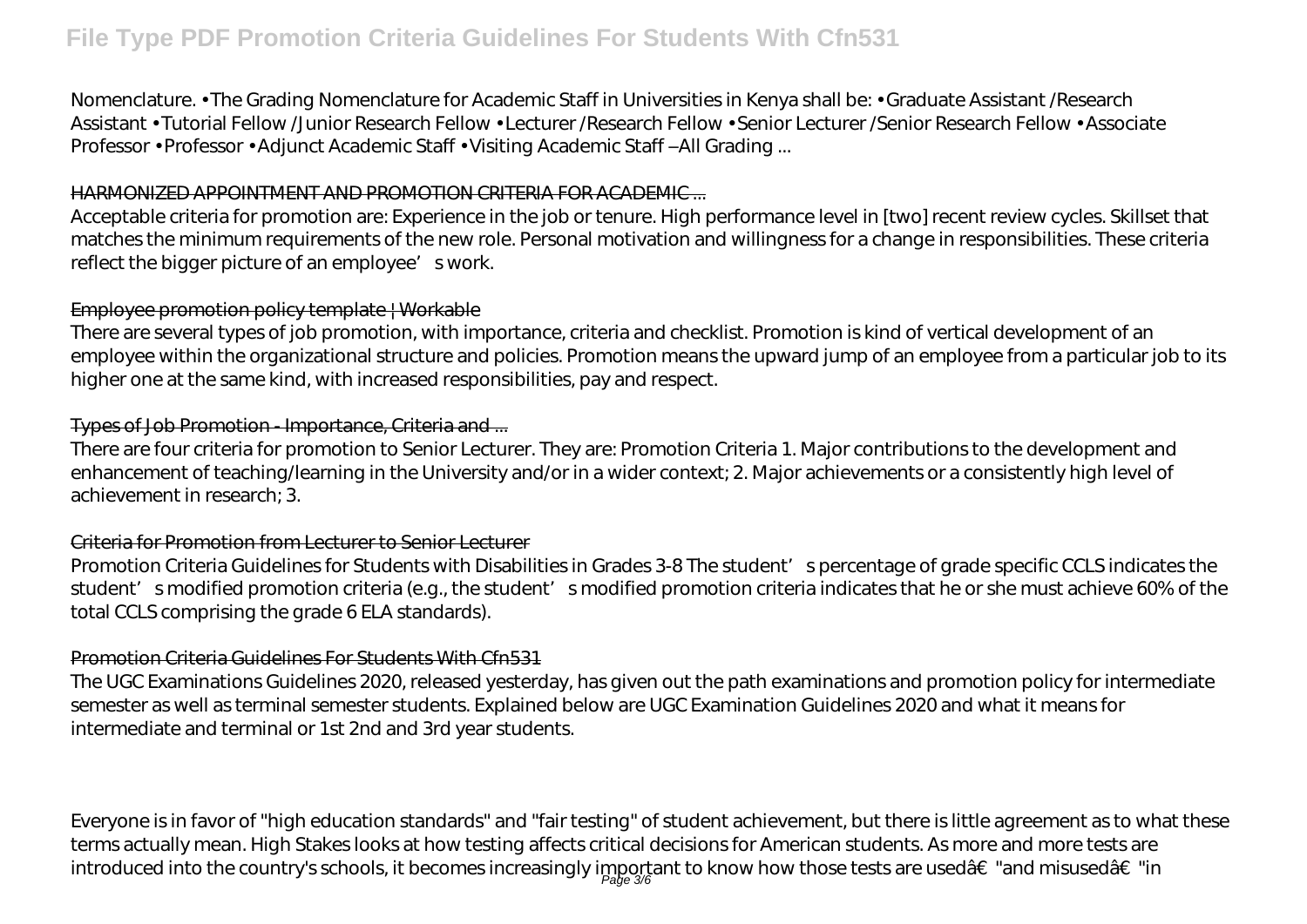# **File Type PDF Promotion Criteria Guidelines For Students With Cfn531**

assessing children's performance and achievements. High Stakes focuses on how testing is used in schools to make decisions about tracking and placement, promotion and retention, and awarding or withholding high school diplomas. This book sorts out the controversies that emerge when a test score can open or close gates on a student's educational pathway. The expert panel: Proposes how to judge the appropriateness of a test. Explores how to make tests reliable, valid, and fair. Puts forward strategies and practices to promote proper test use. Recommends how decisionmakers in education should†"and should not†"use test results. The book discusses common misuses of testing, their political and social context, what happens when test issues are taken to court, special student populations, social promotion, and more. High Stakes will be of interest to anyone concerned about the long-term implications for individual students of picking up that Number 2 pencil: policymakers, education administrators, test designers, teachers, and parents.

The New York City Department of Education asked RAND to conduct an independent longitudinal evaluation of its 5th-grade promotion policy. The findings of that study, conducted between March 2006 and August 2009, provide a comprehensive view of the policy's implementation and its impact on student outcomes, particularly for students at risk of retention and those who were retained in grade.

Since it was first published in 1980, Student Services: A Handbook for the Profession has become a classic reference in the field. In the fourth edition of this important resource the contributors'—a stellar panel of student affairs scholars—examine the changing context of the student experience in higher education, the evolution of the role of student affairs professionals, and the philosophies, ethics, and theories that guide the practice of student affairs work. Comprehensive in scope, this book covers a broad range of relevant topics including the development of student affairs, legal and ethical foundations of student affairs practice, student development, learning and retention theories, organizational theory, dynamics of campus environments, strategic planning and finance, information technology in student affairs, managing human resources, multiculturalism, teaching, counseling and helping skills, assessment and evaluation, and new lessons from research on student outcomes.

Leading scholars of engagement analyze data from the first wave of community-engaged institutions as classified by the Carnegie Foundation for the Advancement of Teaching. The analyses collectively serve as a statement about the current status of higher education community engagement in the United States. Eschewing the usual arguments about why community engagement is important, this volume presents the first large-scale stocktaking about the nature and extent of the institutionalization of engagement in higher education. Aligned with the Carnegie Community Engagement Classification framework, the dimensions of leading, student learning, partnering, assessing, funding, and rewarding are discussed. This volume recognizes the progress made by this first wave of community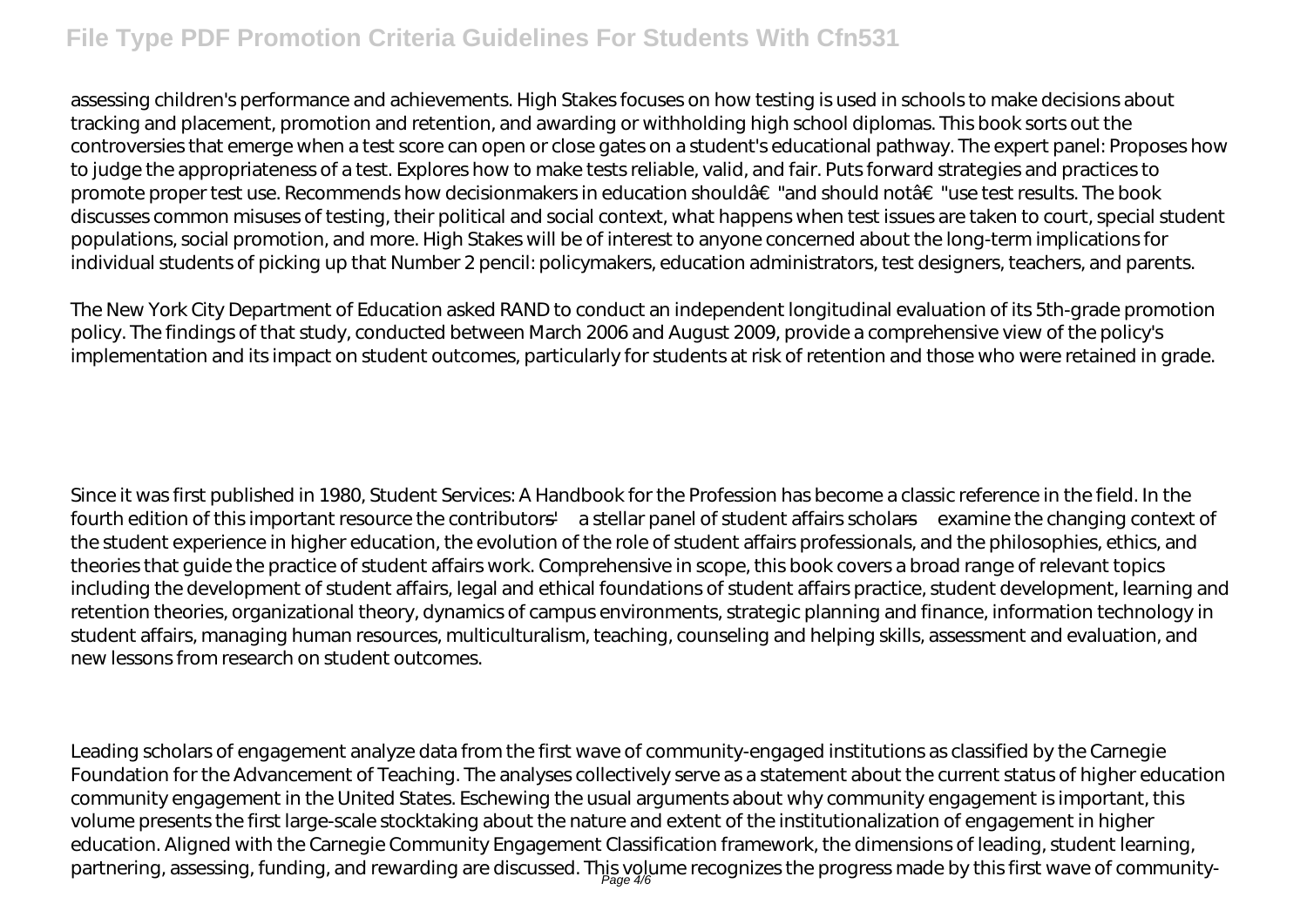engaged institutions of higher education, acknowledges best practices of these exemplary institutions, and offers recommendations to leaders as a pathway forward. This is the 147th volume of the Jossey-Bass higher education quarterly report series New Directions for Higher Education. Addressed to presidents, vice presidents, deans, and other higher-education decision-makers on all kinds of campuses, New Directions for Higher Education provides timely information and authoritative advice about major issues and administrative problems confronting every institution.

This book is a practical guide to the appointment, promotion, and tenure (APT) process for clinical faculty members employed by medical schools. The number of clinical faculty members in US medical schools has increased exponentially in the last two decades. At the same time, faculty career tracks and promotion requirements have changed dramatically and medical schools have introduced multiple nontenure career tracks. Currently, only about 25% of the approximately 150,000 members of clinical departments. This book provides insights and recommendations on career planning and academic promotion for clinical faculty members. It also addresses much of the "mythology" surrounding the APT process and demonstrates how academic promotion should be used as a career-building process rather than a daunting high-risk event. Topics include concepts and processes within academic promotion; navigating the academic promotion and tenure process; and managing the outcome of the APT application. Academic Promotion for Clinicians is a valuable resource for clinical medicine faculty members as they engage in and successfully handle the challenges in the APT process and thus realize their career goals.

Labored: The State(ment) and Future of Work in Composition, edited by Randall McClure, Dayna V. Goldstein, and Michael Pemberton, offers both a retrospective and a prospective look at the 1989 Statement of Principles and Standards for the Postsecondary Teaching of Writing and its relation to the changing nature of work in composition. Stemming from an investigative project to strengthen the Statement with data culled from national reports on labor conditions, this collection draws on the expertise of scholars whose research agendas and lived experiences afford fresh insights and critical analyses on labor issues in composition and writing program administration.

Maximize your chances to get promoted to the executive level As predictable career paths have become extinct in most organizations, managers aspiring to the C-level job are left to their own devices to determine how to advance their careers. Even in companies committed to talent development, guidance to aspiring executives is often vague and contradictory. This happens, executive coach John Beeson argues, because executive promotions are made based on the decision makers' intuitive sense of whether or not a manager can succeed at higher levels within the organization. Beeson decodes these leadership criteria--the unwritten rules--that companies use to make decisions about who gets promoted and who doesn't, and identifies the six core "selection factors" that are imperative for success at the executive level Demonstrating strategic skills Building a strong management team Managing implementation Exhibiting the capacity for innovation and change Working across organizational boundaries Projecting executive presence Filled with stories of managers who successfully climbed up the executive ladder-and some who struggled-The Unwritten Rules is an invaluable resource for aspiring executives.